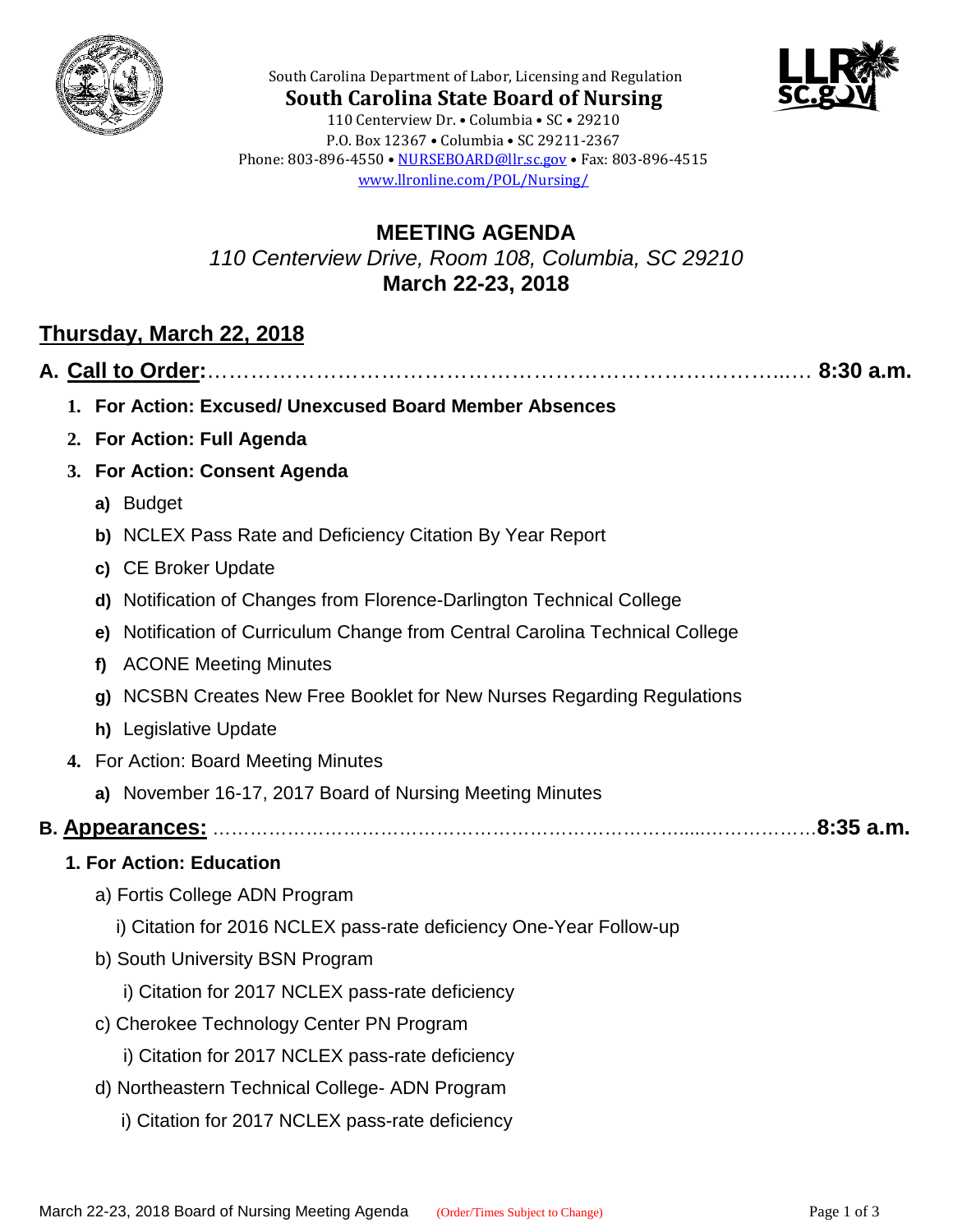- e) Piedmont Technical College- ADN Program i) Citation for 2017 NCLEX pass-rate deficiency f) Technical College of the Lowcountry PN Program i) Citation for 2017 NCLEX pass-rate deficiency g) Technical College of the Lowcountry ADN Program i) Citation for 2017 NCLEX pass-rate deficiency  **2. For Action: Practice ……………………………………………………………………………..10:30 a.m.** a) Presentation by Ethics and Boundaries Assessment Services (EBAS)  **3. Break……………………………………………………………………………………..…………12:00 p.m. 4. Office of Investigations and Enforcement (OIE)- PC Faglie, Investigator (Confidential- Conducted in Closed Session)……………………………………………………………….... 1:00 p.m.** a) For Action: Investigative Review Committee (IRC) Report b) For Action: Statistical Report
- **5. For Action: South Carolina Recovering Professionals Program- Modification or Termination of RPP Program Requirements After Evaluation of Participants With Substance Use Disorder, Mild (May Be Conducted in Closed Session)**

### a) Richard P. Wilson, Esq., Special Counsel SC Recovering Professional Program

 **6. For Action: Hearings/Discipline (Confidential- Conducted in Closed Session)**

Office of Disciplinary Counsel

#### **CASE Numbers:**

2015-337 and 2017-75; 2017-123; 2016-73; 2015-547; 2015-354; 2015-400; 2016-737; 2017-630; 2018-99; 2018-91; 2018-90; 2016-464; 2015-129 and 2016-131; 2016-742; 2016-289; 2016-238; 2015-706; 2016-116; 2016-375; 2017-128; 2014-471; 2016-354; 2015-662; 2016-70; 2016-765; 2016-390; 2016-89; 2016-271; 2017-687; 2017-688; 2018-102 and 2016-791; 2018-148

# **C. Reports/Discussion Topics:** *(May also be taken up before, between and after appearances)*

### 1. **President's Report**

- a) For Action: Approval of Recommendations from the Nominations Committee
- b) For Action: Review of Committee Nomination Forms

### 2. **Administrator's Report**

- a) For Information: Renewals
- b) For Action: Discipline Conference in Colorado
- c) For Action: IT Conference in New Mexico
- d) For Action: EO Summit in Kohler, Wisconsin
- e) For Information: Mid-Year Meeting
- f) For Action: Travel Budget for 2018-2019 Fiscal Year